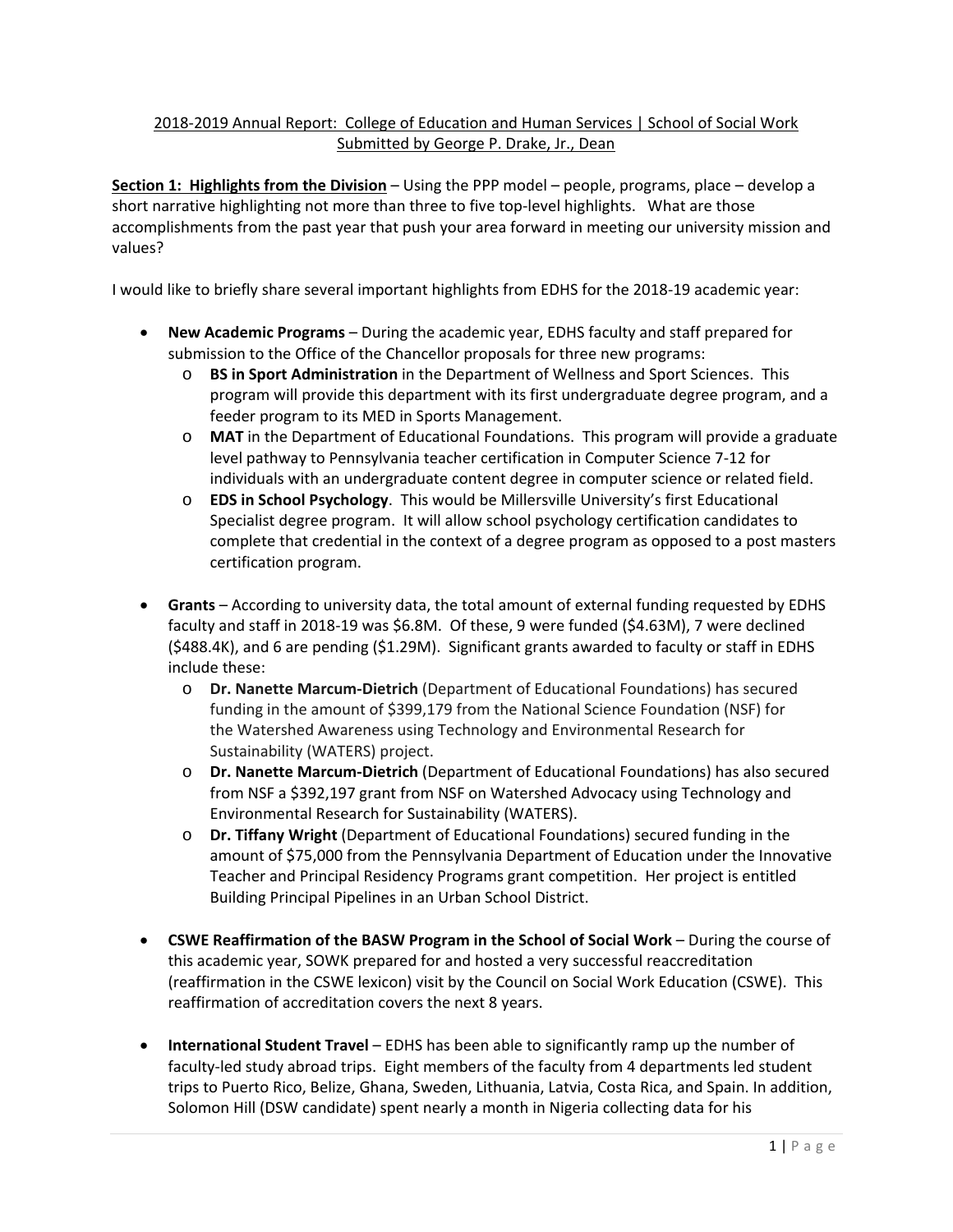dissertation, and Lauren Walker (BSE candidate in Early Childhood Education) is currently completing an independent study (internship in education) in Costa Rica.

 **30th Annual Lockey Lecture** – This year was the 30th anniversary of the endowed Anna Funk Lockey Lecture in Education. This year we had the pleasure of welcoming to Millersville University Dr. Michael Eric Dyson. Dr. Dyson is a Georgetown University sociology professor, New York Times contributing opinion writer and a contributing editor of The New Republic.

**Section 2: Strategic Accomplishments –** This is more familiar to our organization – using the three OBP strategic goals, please provide evidence and accomplishments that show how your area is making progress on the goals and strategies. Please provide appropriate connections to our six EPPIIC values.

In addition to the items from Section 1, many of which align with Old Bold Path and EPPIIC values, the College of Education and Human Services has contributed to other ways during the course of AY2018‐ 19.

- **Retention (Goal A: Engaging Learners)** 2018‐19 data on 2nd year retention are as follows.
	- o PK‐4 (EMEE) 84.3%
	- o Middle Level 4‐8 (EMEE) 76.9%
	- o Spec Ed/PK‐4 (EMEE) 83.3%
	- o BA Psychology (PSYC) 83.8%
	- o BA Social Work (SOWK) 73.1%
	- o MDST Sports Business 62.5%

Steps taken to address retention for select programs (that have either made improvements or are below 80%:

**Psychology** improved their 2<sup>nd</sup> year retention rate by over 18 percentage points over the previous cohort. This improvement may very well be attributed to the department's Peer Mentoring Program: a student support and mentoring center is available in Luek Hall. Students enrolled in a 100 level PSYC course (including the UNIV 103 course for psychology majors) who want assistance are required to start by taking two workshops from academic advising to make sure they have appropriate note-taking skills, etc. Then, students can work with high performing upperclassmen in the classes they are struggling with, including PSYC 100, 211, 212, although tutoring is available for any course where help is needed. Students apply for assistance, the department recruits as requests come in for assistance. They try to match student and tutor who took same professor to get the best help available.

**Social Work** has a course that serves as a gateway for their majors. The professor who usually teaches this course has partnered with the writing center and the SOWK subject librarian to design writing workshops that have been imbedded into the course content. Students are helped one‐on‐one or in small group settings, where they can get assistance on their work and improve their writing

**Sports Business** reports that their retention is heavily associated with athletics – when a major who is also a member of a sports team isn't getting playing time or lacks rapport with coaches, they tend to leave for other institutions, having a detrimental effect on retention.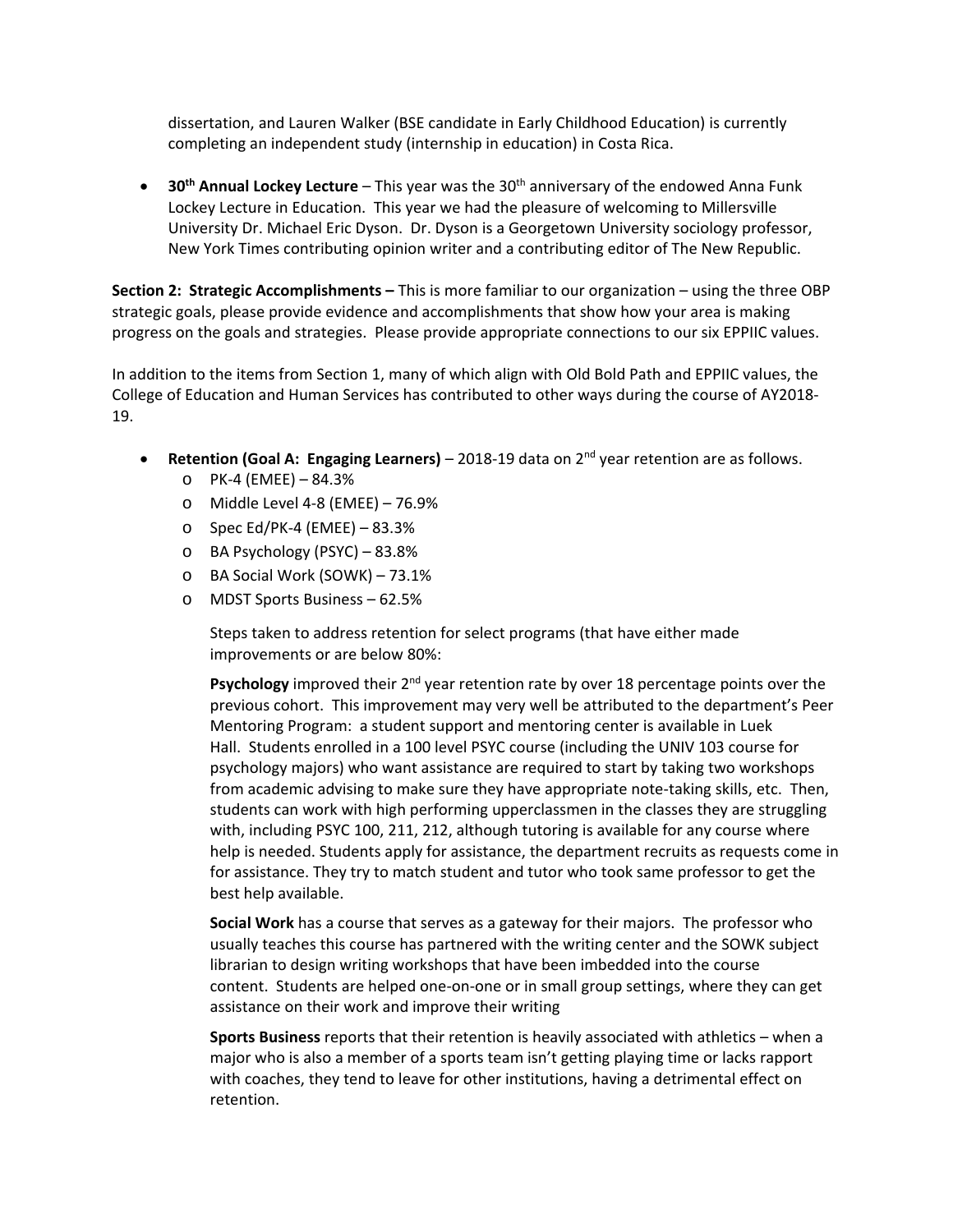**Middle Level 4‐8** has a low enrollment and as a result has great variability in retention rates from year-to-year; there is a lot of bounce.

- **High Impact Practices (Goal A: Engage Learners)** All undergraduate programs in EDHS have at least 2 high impact practices built into their curricula, including senior capstone experiences across all undergraduate programs. 100% of undergraduate students avail themselves of at least 2 HIP (bolded entries indicate required):
	- o SOWK FYE, **service learning**, **internships**, undergraduate research, study abroad, **capstone**
	- o PSYC **FYE**, **service learning**, internships, undergraduate research, study abroad, **capstone**
	- o EMEE **service learning**, internships, undergraduate research, study abroad, **capstone**
	- o EDFN FYE, **service learning**, internships, undergraduate research, study abroad, **capstone**
	- o WSSD (MDST) **FYE**, service learning, internships, **capstone**
- **Collaborate with Advancement on Fundraising (Goal B: Ensure Success)** Activities undertaken to fundraise and friend‐raise include Donuts with the Dean (once in the lobby of Stayer and once at Homecoming), a Thanks for Giving event at which current students wrote thank you cards and notes to alumni and donors. We also participated in the MU Lab tour series with Dr. Judith Wubah (assistive technology lab).
- **Tell Millersville Story Through Sharing "Points of Pride" to Promote the University (Goal B: Ensure Success)** – EDHS, through Kelly Davis, developed and maintains an electronic Points of Pride reporting mechanism using Microsoft Office 365. As faculty, staff, and students experience accomplishments, they are entered into the databased and used for reporting purposes. To support and give the more notable of these accomplishments a public face, I established a College Blog.
- **Recruit a Talented, Highly Qualified, and Diverse Faculty (Goal C: Embrace Agility)** This year three new tenure‐track faculty members were hired. Two in PSYC and one in EDFN, including one faculty member of color. Since becoming dean in 2015, I have hired 14 tenure‐track faculty members: faculty members of color, 28.5% (4 of 14); women 64.2% (9 of 14 – admittedly easier in the disciplines in my college, but they do contribute to the university metric on gender diversity); and country of origin, 21.4% (3 of 14).

**Section 3: Accolades –** Our people are our greatest assets in serving our students, so please use this section to highlight the myriad of individual, unit or program accolades for members of your area. These may be research or creative works, leadership roles in organizations, service at regional or national level. Consider including external awards received (e.g., Fulbright honors, athletic championships, "Safest campus")

I present the following accolades:

 **Dr. Tim Mahoney (EDFN)** was awarded a Fulbright Scholarship which he completed during the Fall 2018 semester. Dr. Mahoney traveled to the University of Lower Silesia in Poland to work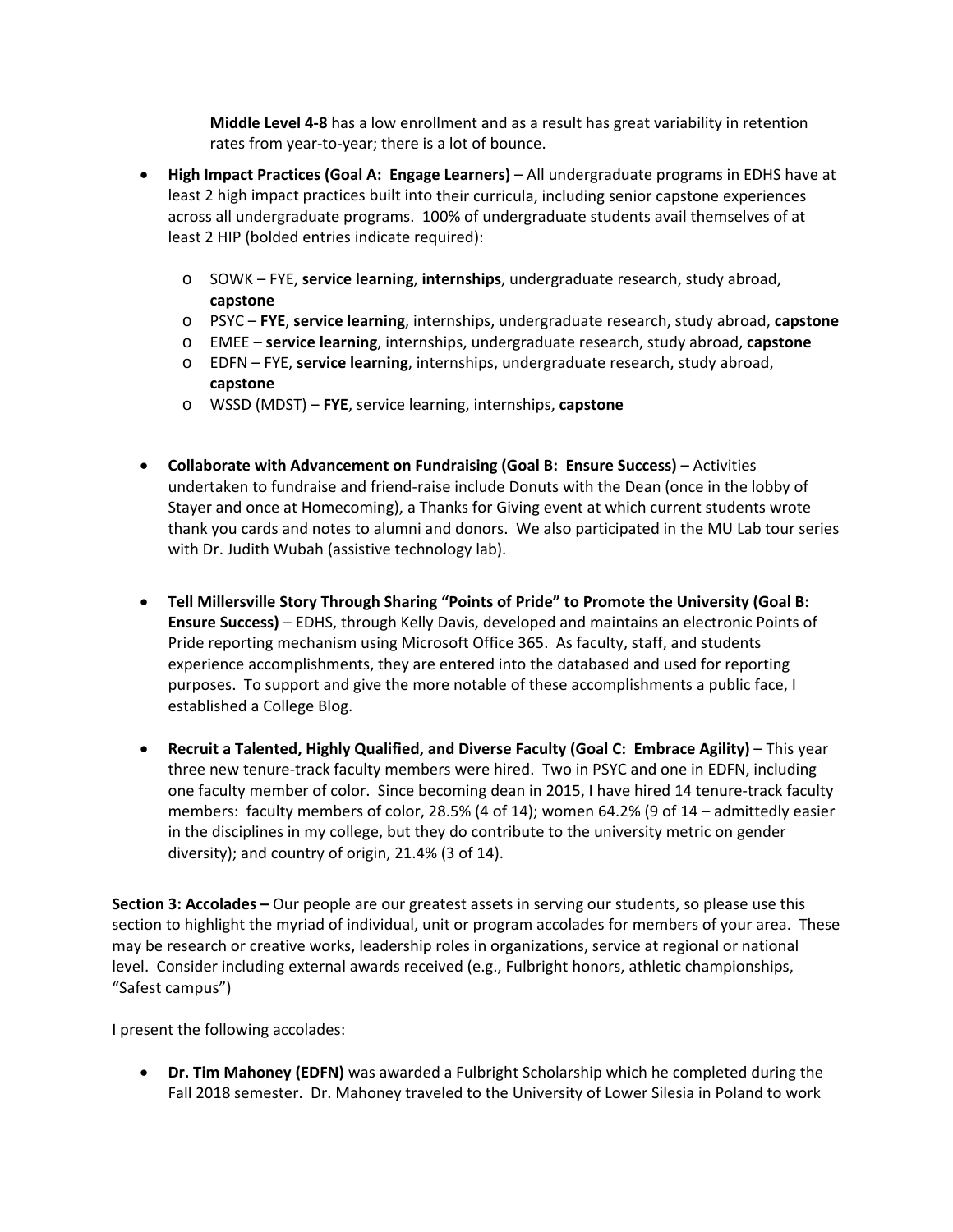with the International Institute for the Study of Culture and Education. He worked with doctoral students and teachers who work with minority/immigrant children.

- **Dr. Nicole Sorhagen (PSYC)** Dr. Sorhagen was selected for an Earl Career Fellowship by the Mindset Scholars Nework. The award allowed Nicole to spend this academic year collaborating with researchers across the nation. Nicole and her colleagues are engaged in analysis of data from the National Study of Learning Mindsets, a large, randomized, controlled trial of an online growth mindset intervention. Nicole has used the data to look at motivation, anxiety, and achievement in mathematics.
- **Dr. Laura Granruth (SOWK)** Dr. Granruth was elected to the Board of Directors of the Influencing Social Policy (ISP) group. ISP is an organization dedicated to training social work educators and students of the importance of social policy to social work practice.
- **Dr. Jason Petula (EMEE)** Dr. Petula was elected President of the Eastern Section of the National Association of Geoscience Teachers (Virginia, West Virginia, Maryland, Washington DC, Delaware, New Jersey, Pennsylvania, New York, and eastern Ontario).
- **Dr. Jeff Wimer (WSSD)** Dr. Wimer was selected to receive a 2019 NATA Service Award that will be presented at the National Athletic Trainers' Association 70th Clinical Symposia in June in Las Vegas. This national award recognizes outstanding dedication to the athletic training profession, as demonstrated by service and leadership, volunteerism, and advocacy.
- **Ms. Kelly Davis (Dean's Office)** Ms. Davis served as co‐director of the 2019 PASSHE Women's Consortium Staff Leadership Institute from 5/20‐5/22/19 in Shippensburg, PA. In addition to facilitating the three‐day professional development conference, she presented to the group of staff assembled from 9 of our sister institutions.

**Section 4: Challenges** – Identify any major challenges that your area faced this past year and how they impacted your people, programs or place. How will you address these challenges going forward?

Three challenges come to mind:

- **Stayer Hall HVAC Project** For the entirety of the summer of 2018, all faculty and staff with offices and program space in Stayer Hall had to relocate to Lehigh Hall so a major replacement of HVAC equipment in Stayer Hall could be completed. This was a major undertaking that needed to be effected quickly following the end of the spring 2018 semester and that bumped right up against the start of the fall semester. EDHS Administrator Barb Havercamp acted as project manager for this project and coordinated all moving logistics (both ways) and liaised with MU facilities personnel as well as contractors on this DGS project.
- **Changes to Special Education Certification Under Act 82 of 2018** Without going into great detail here, the context for this is that as a result of legislative action, there will be significant changes coming to special education certification in Pennsylvania that fail to take into account the work that IHEs will need to do to develop, gain approval for, and offer new academic programs. The result is the potential inability for special education teacher candidates to receive from PDE the certification they attended MU to earn. Steps we have taken in include these: (1) I wrote a white paper as Dean and as President of PAC‐TE that has been disseminated